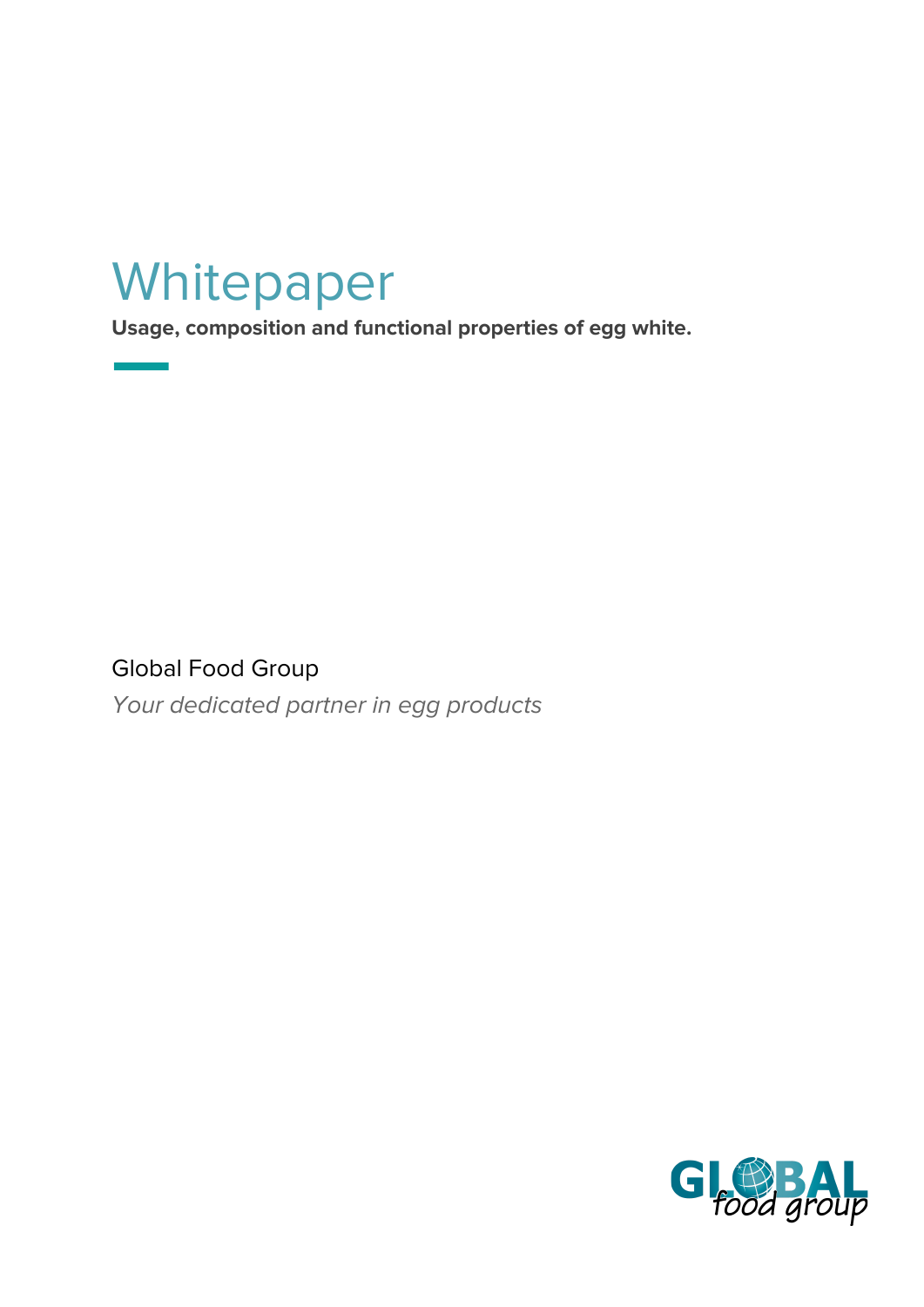#### Introduction

Egg white, also referred to as egg albumen, contains 56 percent of the whole egg's total protein along with the majority of the egg's niacin, riboflavin, choline, magnesium, potassium, sodium and sulfur.

Alone, egg whites are about 88 percent water, 10 percent protein and almost completely free of fat and cholesterol, making it a very attractive ingredient in today's food formulating

industry. In fact, egg whites are a high-quality, nutrient dense food ingredient, as the protein in egg white has a very high biological value. It has also been shown to provide satiety and thus assist in weight loss diets.

The proteins in egg whites are very functional, and assist food product developers with overcoming certain formulating challenges. An increasingly popular challenge in today's food industry is to satisfy the restrictions set by natural foods stores on what a product may or may not contain. Egg whites have always been



a good choice, as it is all-natural and a nutrition powerhouse.

Egg whites help formulators with producing high-volume foams and with leavening. When combined with other ingredients such as water or milk, it can be used to glaze pocket-style sandwiches, rolls and breads, preventing the crusts from drying. Egg whites also act as an adhesive in both breading and coating processes, as well as with topical application of nuts and seeds.

#### Egg white products offered by Global Food Group

- Egg White
- Salted Egg White
- Sugared Egg White
- High-Gel Egg White
- High-Whip Egg White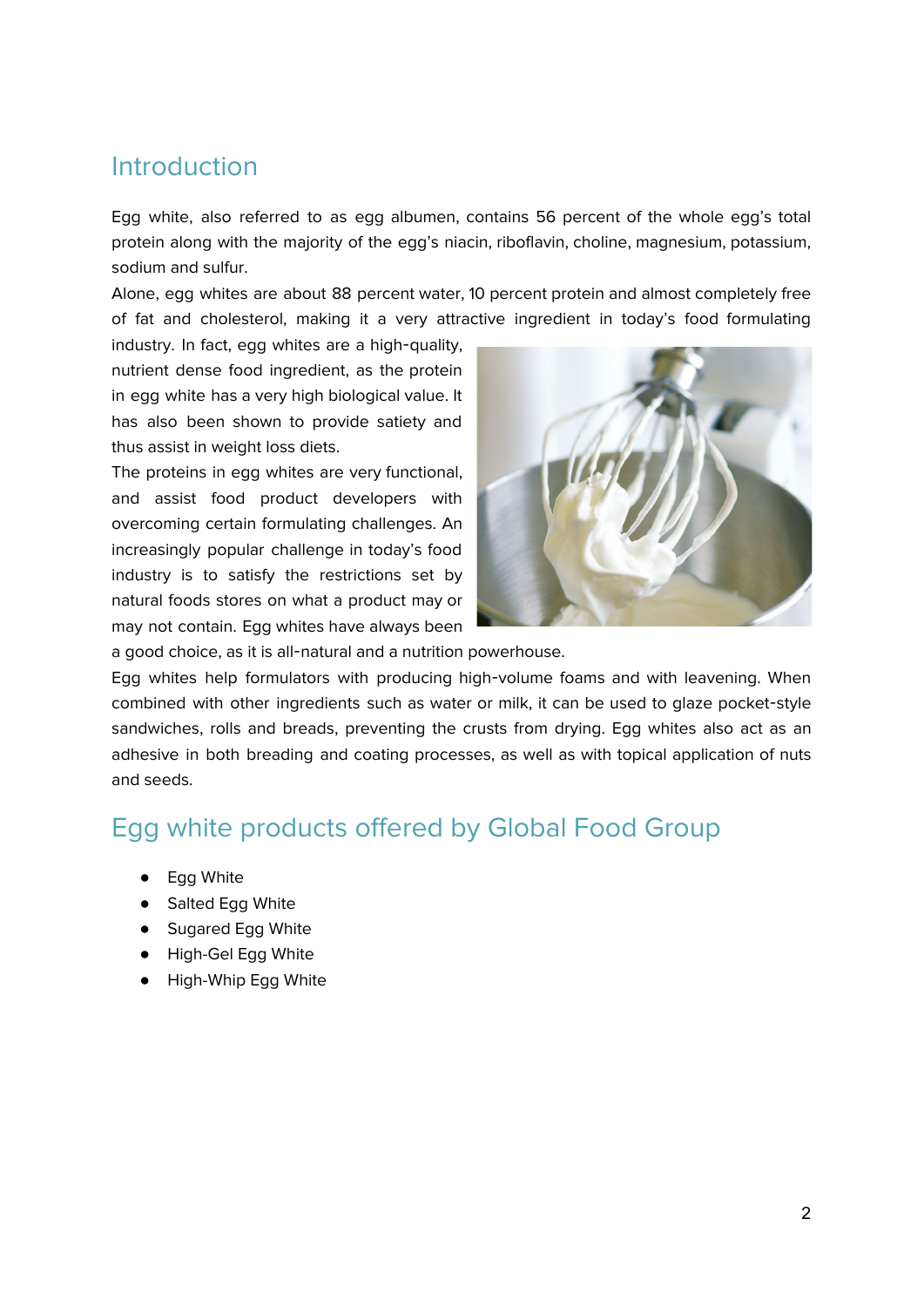## Composition and functional properties of egg white

| <b>Proteins</b>                | $%$ of<br>total<br>protein | <b>Molecul</b><br>ar<br>weight<br>(Da) | PI <sup>1</sup> | <b>Td</b><br>$(^{\circ}C)^2$ | <b>Carbohy</b><br>drate<br>moiety | <b>Surface</b><br>tension<br>(mN/m) | <b>Texture</b><br>functional<br>properties                |
|--------------------------------|----------------------------|----------------------------------------|-----------------|------------------------------|-----------------------------------|-------------------------------------|-----------------------------------------------------------|
| Ovalbumin                      | 54                         | 46.000                                 | 4,6             | 84                           | Yes                               | 51,8                                | Gelling                                                   |
| Conalbumin<br>(ovotransferrin) | 12                         | 76.000                                 | 6,5             | 61                           | Yes                               | 42,4                                |                                                           |
| Ovomucoid                      | 11                         | 28.000                                 | 4,0             | 70                           | Yes                               | 39,0                                | $\overline{a}$                                            |
| Ovoglobulins                   | $4 + 4^3$                  | 36.000-<br>45.000                      | 5,6             | 92                           | Yes                               | 45,4                                | Foaming                                                   |
| Lysozyme                       | 3,5                        | 14.300                                 | 10,5            | 75                           | <b>No</b>                         | 42,0                                | Electrostat<br>ic<br>interaction<br>with acid<br>proteins |
| Ovomucin                       | 3                          | $5,5-8,3x$<br>10 <sup>6</sup>          | $4,5-5$<br>,0   |                              | Yes                               |                                     | Viscosity                                                 |
| Ovoinhibitor                   | 1,5                        | 49.000                                 | 5,1             | $\overline{a}$               | Yes                               |                                     | $\overline{\phantom{0}}$                                  |
| Ovoglycoprotein                | 1,0                        | 24.400                                 | 3,9             | $\overline{\phantom{0}}$     | Yes                               |                                     | Viscosity                                                 |
| Flavoprotein                   | 0,8                        | 34.000                                 | 4,0             | $\qquad \qquad -$            | Yes                               | $\qquad \qquad \blacksquare$        | $\overline{\phantom{0}}$                                  |
| Ovomacroglobulin               | 0,5                        | $7,7x10^5$                             | 4,5             | $\overline{\phantom{a}}$     | Yes                               |                                     | $\overline{\phantom{0}}$                                  |
| Ficin inhibitor<br>(cystatin)  | 0,05                       | 12.700                                 | 5,1             | -                            | <b>No</b>                         |                                     | $\overline{a}$                                            |
| Avidin                         | 0,05                       | 68.300                                 | 10              |                              | Yes                               |                                     |                                                           |

*1: PI = Isoelectric point*

*2: Td = Temperature of denaturation*

*3: There are two types of ovoglobulins (G2 and G3) and each compose of 4%*